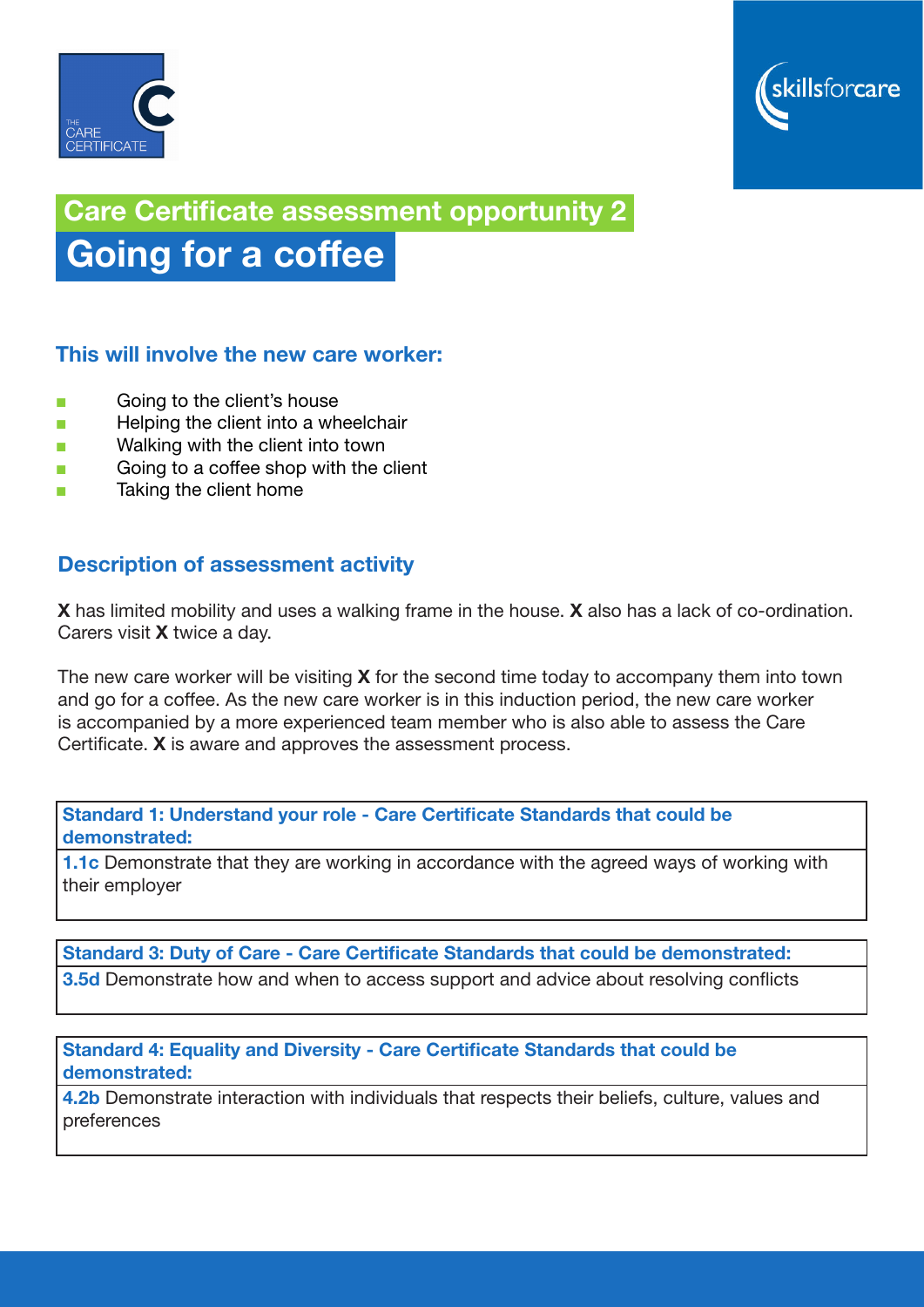| Standard 5: Work in a person centred way - Care Certificate Standards that could be<br>demonstrated |
|-----------------------------------------------------------------------------------------------------|
| 5.3a Take appropriate steps to remove or minimise the environmental factors causing the             |
| discomfort or distress. This could include:                                                         |
| Lighting                                                                                            |
| <b>Noise</b><br><b>The State</b>                                                                    |
| Temperature<br>п                                                                                    |
| Unpleasant odours<br>m.                                                                             |
|                                                                                                     |
| 5.5a Ensure that where individuals have restricted movement or mobility that they are               |
| comfortable                                                                                         |
|                                                                                                     |
| 5.5c Take appropriate action where there is pain or discomfort. This could include:                 |
| Re-positioning                                                                                      |
| Reporting to a more senior member of staff                                                          |
| Giving prescribed pain relief medication<br><b>The State</b>                                        |
| Ensure equipment or medical devices are working properly or in the correct position e.g.            |
| wheelchairs, prosthetics, catheter tubes                                                            |
|                                                                                                     |
| 5.7a Demonstrate that their actions promote person centred values including:                        |
| Individuality                                                                                       |
| Independence<br>T.                                                                                  |
| Privacy<br>$\mathcal{C}$                                                                            |
| Partnership<br>T.                                                                                   |
| Choice<br><b>Tale</b>                                                                               |
| Dianity                                                                                             |

- Dignity
- Respect

#### Standard 6: Communication - Care Certificate Standards that could be demonstrated:

6.5a Demonstrate the use appropriate verbal and non-verbal communication:

- Verbal:
- Tone
- **Volume**

Non-verbal:

- Position/ proximity
- Eye contact
- Body language
- Touch
- Signs
- Symbols and pictures
- Writing
- Objects of reference
- Human and technical aids

Communication may take place:

- Face to face
- By telephone or text
- By email, internet or social networks
- By written reports or letters